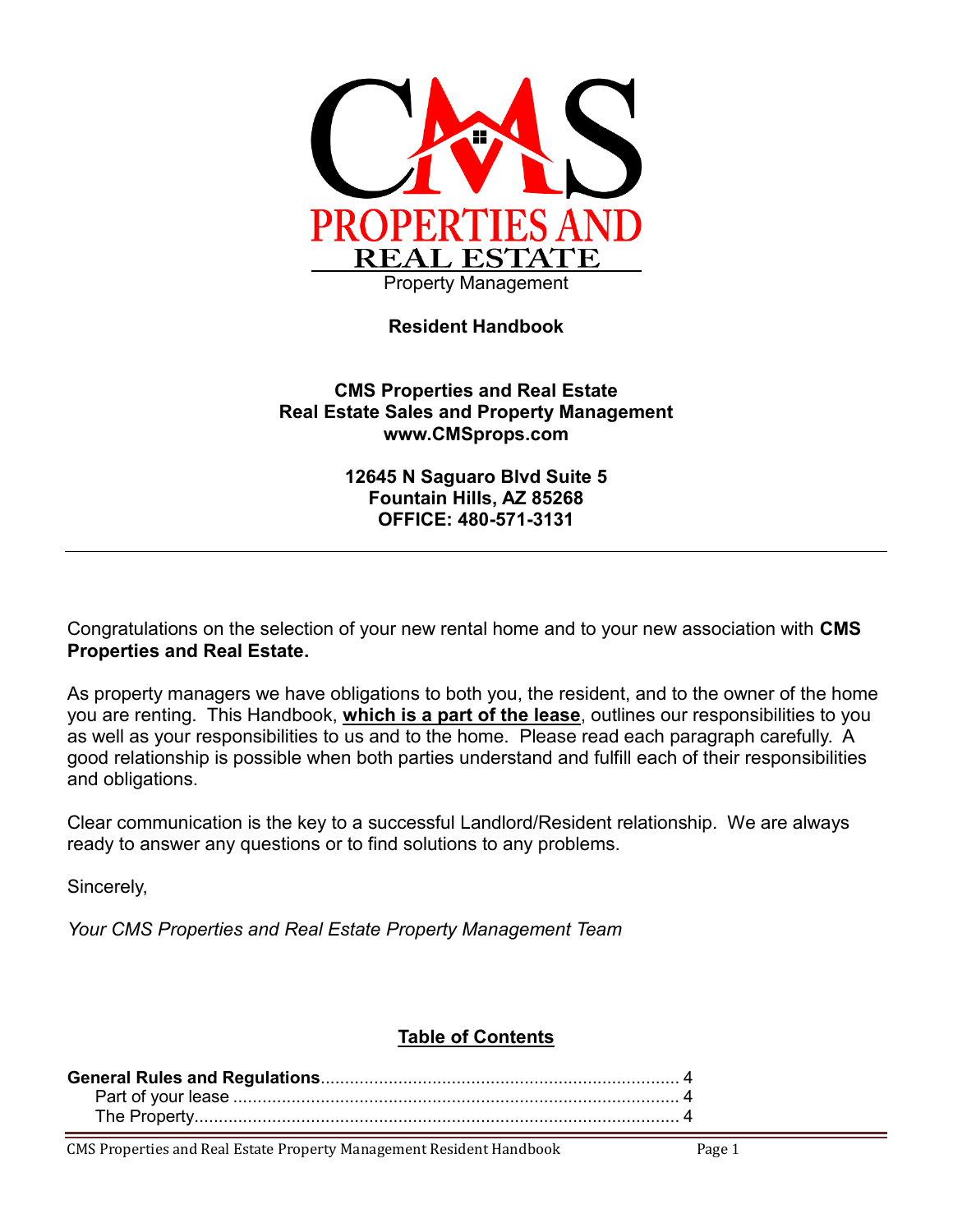È.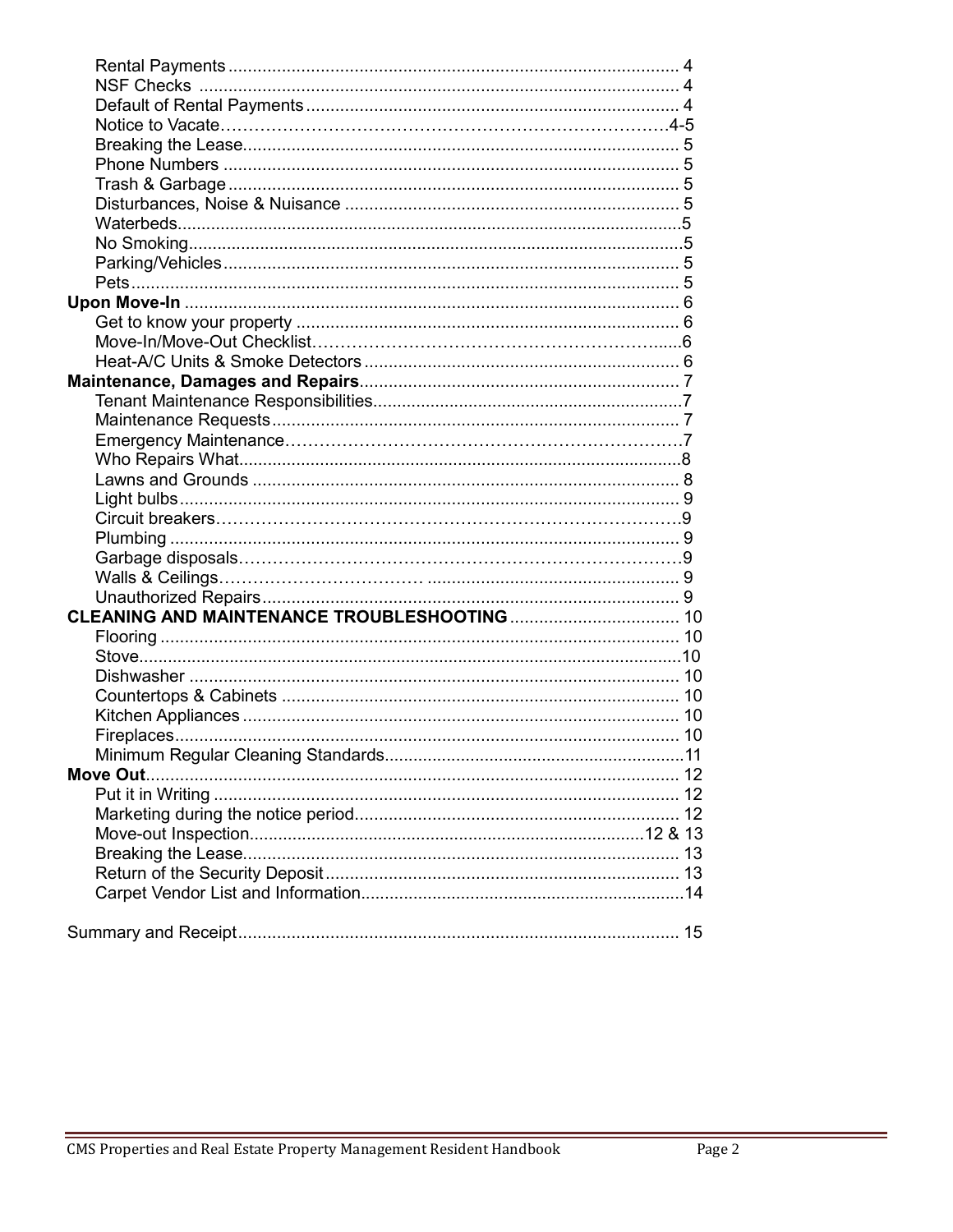## **GENERAL RULES AND REGULATIONS**

**Part of your lease** – This tenant handbook is part of your lease and is legally binding on both parties.

**The Property** – You have leased a home…think of it as your own. During the term of this lease, you are in possession of the house and the yard. Your obligations are similar to those of the owner, and you are expected to care for and maintain the premises.

**Rental Payments** – All rents are due and payable, in advance, on the **first** day of each month. Monthly bills will not be sent. **Payments can be paid online via your tenant portal** or should be in a check, money order or certified funds **(no cash will be accepted)** and made payable to:

#### **CMS Properties and Real Estate 12645 N Saguaro Blvd #5 Fountain Hills, AZ 85268**

You can mail or deliver your payment to the above address. **Please write your address on the payment to ensure proper credit.** To avoid any misunderstandings, please put your address on **all** correspondence with the office. Properties with multiple tenants must pay by one (1) check only. Multiple checks will not be accepted.

You may also pay in person, during normal business hours, Monday through Friday 9:00 a.m. to 5:00 p.m. We do not accept cash or post-dated checks. Rents unpaid beyond the  $1<sup>st</sup>$  day of the month are delinquent and are subject to late charges as noted on the lease.

**NSF Checks** – The amount of the NSF (non-sufficient funds) check, plus a \$50.00 (or as per written lease agreement) returned check charge and late fees must be paid online, by money order or certified funds within 24 hours of notification or legal action may be taken. After a check is returned to us for insufficient funds, no further checks will be accepted and you will be required to make all future payments by certified check or money order.

**Default of rental payments** – If rent is not paid by the 1<sup>st</sup> day of each month, we may begin legal proceedings to terminate your lease. You will be responsible for all legal and collection fees incurred by management's efforts to collect the rent due. All charges unpaid by the end of the month in which they are accrued will be added as additional rent. If rent is paid while a legal action is in process, acceptance of rent will not necessarily stop the legal action. A separate agreement must be reached if legal action is to be stopped.

**Thirty-day notice to vacate** – A thirty-day notice to vacate is required. **THE NOTICE IS REQUIRED EVEN IF YOU INTEND TO VACATE AT THE END OF THE LEASE.** The notice may be done by using your Tenant Portal on www.CMSprops.com or may be in writing and sent or delivered to the CMS Properties and Real Estate Office as listed above. This notice should include a definite move-out date. The lease stipulates the forfeiture of the entire security deposit if the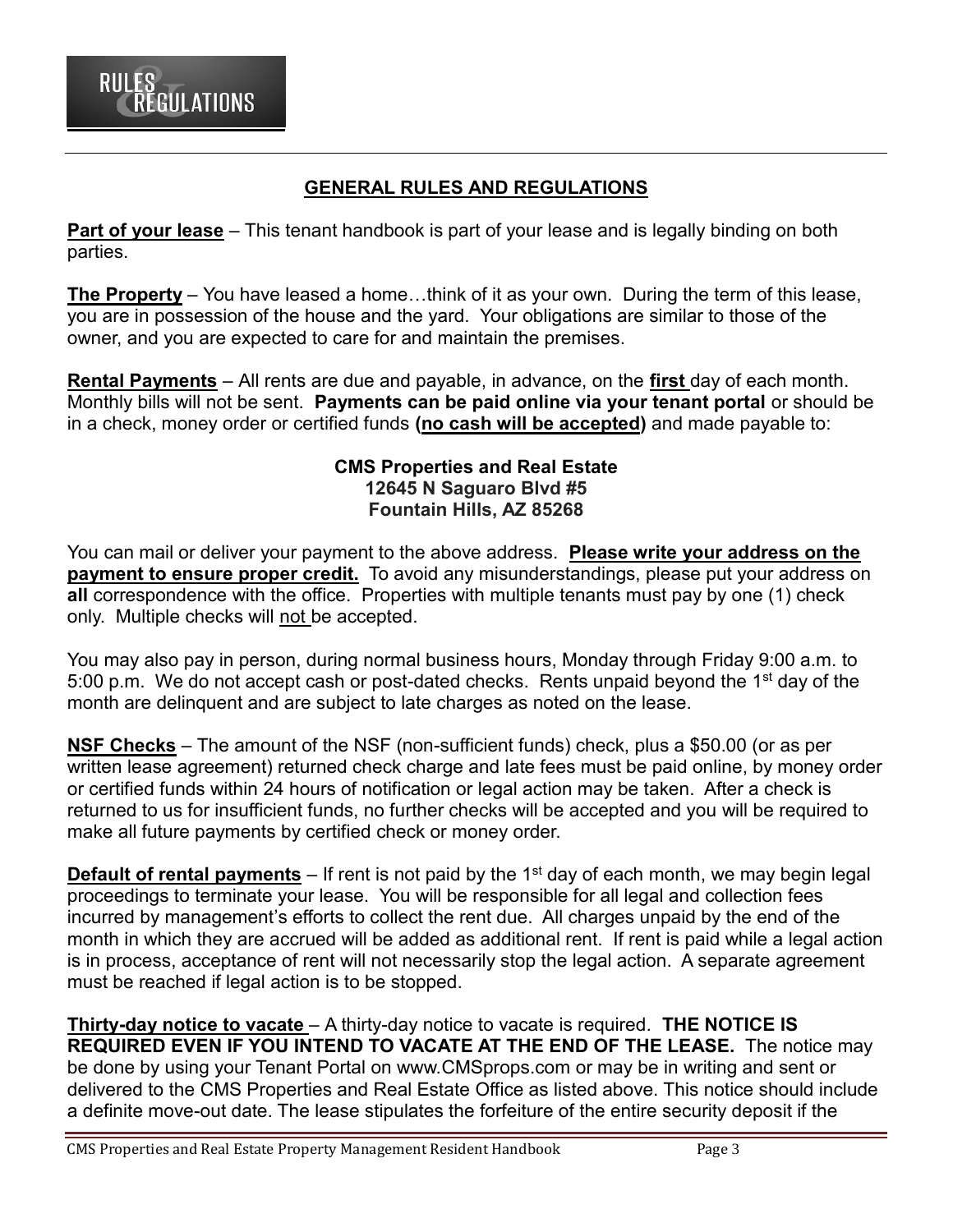thirty-day notice is not given, plus the monthly rent until the property is re-rented. Thirty-day notice must go from the 1<sup>st</sup> of the month to the end of the month unless otherwise approved by management.

**Breaking the lease** – If you are unable to fulfill the lease obligations for the entire term, you will be responsible for rent until the property is re-leased and there will be a lease break fee or marketing fee you must pay as a penalty. The penalty does NOT release you from your lease obligations and does not apply to money owed. You must also leave the home clean, undamaged and ready for occupancy. **Please see more details further in this handbook** and contact your property manager for additional instructions.

**Phone Numbers** – All residents who have a home, mobile or work phone should give these numbers to the management office. Please notify the office if any of these numbers change. Even unlisted numbers must be provided to management. (These are kept confidential.)

**Trash & Garbage** – All trash, garbage & recyclable items must be placed in appropriate containers. (Management may or may not provide these.) All containers are to be discreetly stored. If containers are not provided you are required to make arrangements for trash pick-up through your local waste management company.

**Disturbances, Noise & Nuisance** – All residents and guests are expected to conduct themselves in a way that will not offend or disturb the neighbors or passers-by. Any activity that causes extreme or excessive noise, traffic or disturbance of any kind, is cause for eviction. This includes loud music, vulgar or profane language, etc. If music or other sounds can be heard outside the perimeter of the leased premises, it is considered too loud.

**Waterbeds** – All waterbeds must be registered with management. You will be responsible for all damage caused by a waterbed.

**ALL PROPERTIES ARE NON\_SMOKING**. IF YOU ARE A SMOKER, YOU ARE RESPONSIBLE FOR ALL SMOKE RESIDUE AND DAMAGE. All smoking must be done outside not inside the home without prior written approval from management.

**Parking/Vehicles** – All vehicles must be parked in assigned areas (garages, parking lots, driveways etc.) or on the public streets where allowed. No parking on the lawns, sidewalks and other areas not designated for parking. All vehicles must be registered, licensed and operable at all times. No vehicle repairs (except minor repairs e.g. changing a tire) are allowed at any time. No oil/fluid stains are allowed on the driveway, garage floor or any other area on the premises. Please discard all oils or fluids properly.

**Pets** – No pets (Dogs, cats, animals, snakes, birds, etc.) of any kind are allowed on the premises unless you have written permission from management through your lease and have paid a pet fee and/or appropriate deposit. If permission is given, you will be required to pay a pet fee and/or deposit that may or may not be refunded for the privilege of having a pet, and for damage the pet may cause. If damages are of an amount over the pet fee you will be responsible. You will be charged for the spraying for fleas and/or repair of any damage caused by the pet. You are responsible for your animal at ALL times. If permission is not given and a pet is kept on the premises you will be evicted. If a new pet is on the property without permission of the owner this is also grounds for eviction.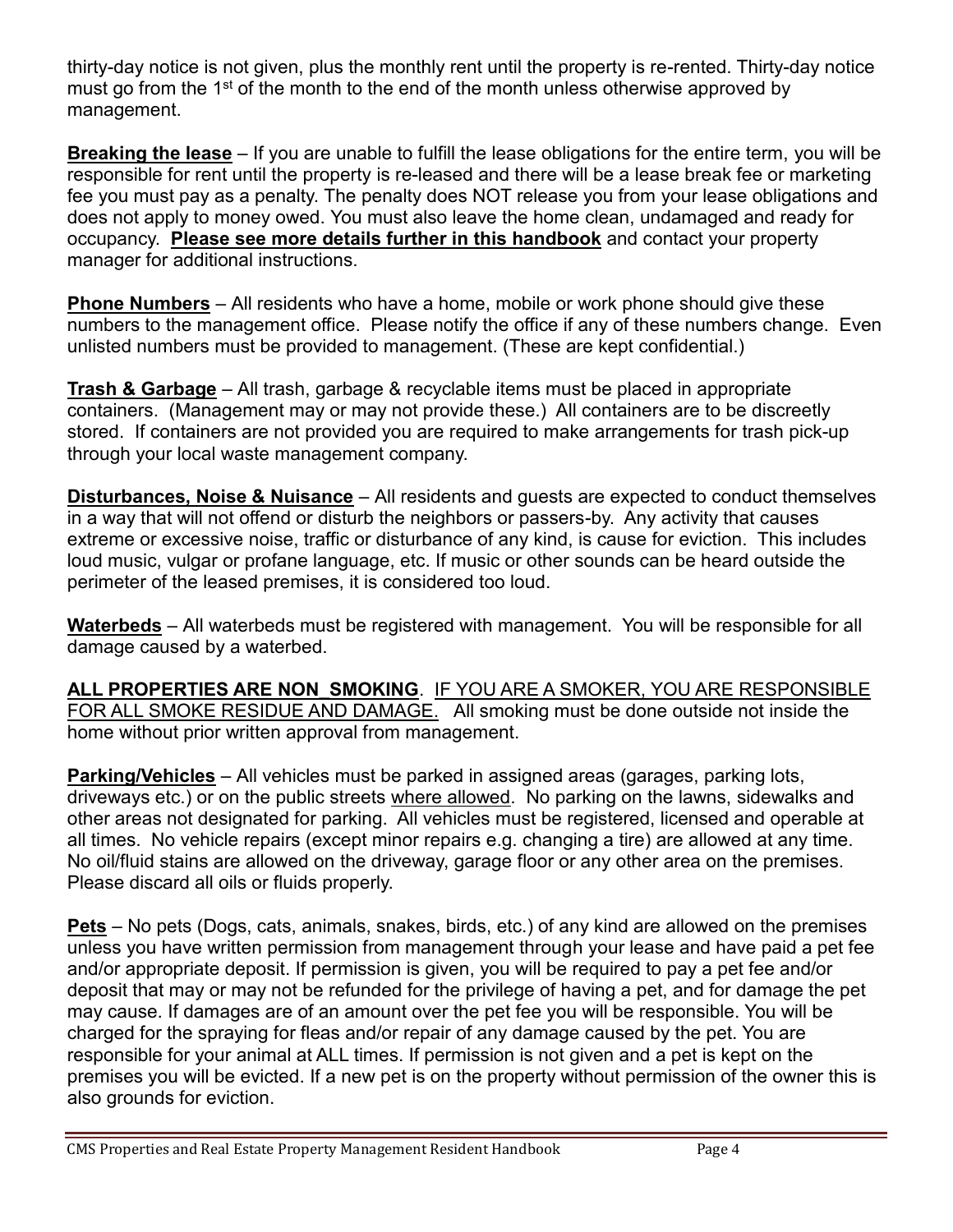

## **UPON MOVE-IN**

**Get to know your property** – When you move in, locate the breaker box and note the ground fault circuit breaker (some of these are by the sinks in the house, not at the breaker box) as well as where the stove, hot water heater and the air conditioner breakers are. Also locate the water shut off for the house. It is usually in the front or on the side of the house close to a spigot. Locate the hot water shut off as well as the shut off under all the sinks. Locating these items now may eliminate any damages later.

**Move-in/move-out checklist** – Your property manager has documented the property and this will be posted to your tenant portal. Included in your move-in package (or in your tenant portal) is a blank move-in/move-out checklist. This form is for you to note any other defective items before you move any items into the home. Please be as detailed as possible on this list. We will use this form -- along with the photographs or videos of the property -- as a move-out comparison in order to determine your security deposit refund. Please sign your name, date it and return it to your manager or to the management office within **five (5) days** of taking possession of the home.

**Heat – A/C units & Smoke Detectors** – All filters must be changed **once a month**. This is very important for the proper operation of the unit as well as the air quality in the home. Replace the smoke detector/carbon monoxide batteries at least once every year. (April 15<sup>th</sup> is easy to remember.) A smoke detector can be the only thing between you and a fire. Many homes have heat pumps for the heating and cooling of the home. The air coming from the vents will not be very warm in the winter or very cool in the summer. Heat pumps are designed for the temperature to be set and then to leave the control alone. The air runs over the heating or cooling element, then gradually warms or cools to the desired temperature. During extreme hot or cool temperatures, the heat pump may not keep the house as comfortable as you may desire. To help the unit perform as desired, close all the blinds (summer & winter) and try not to use any of the heat generating appliances such as oven (summer). Poor cooling may also be due to a clogged filter. It is the tenant's responsibility to **Check and Change Air Filters monthly.**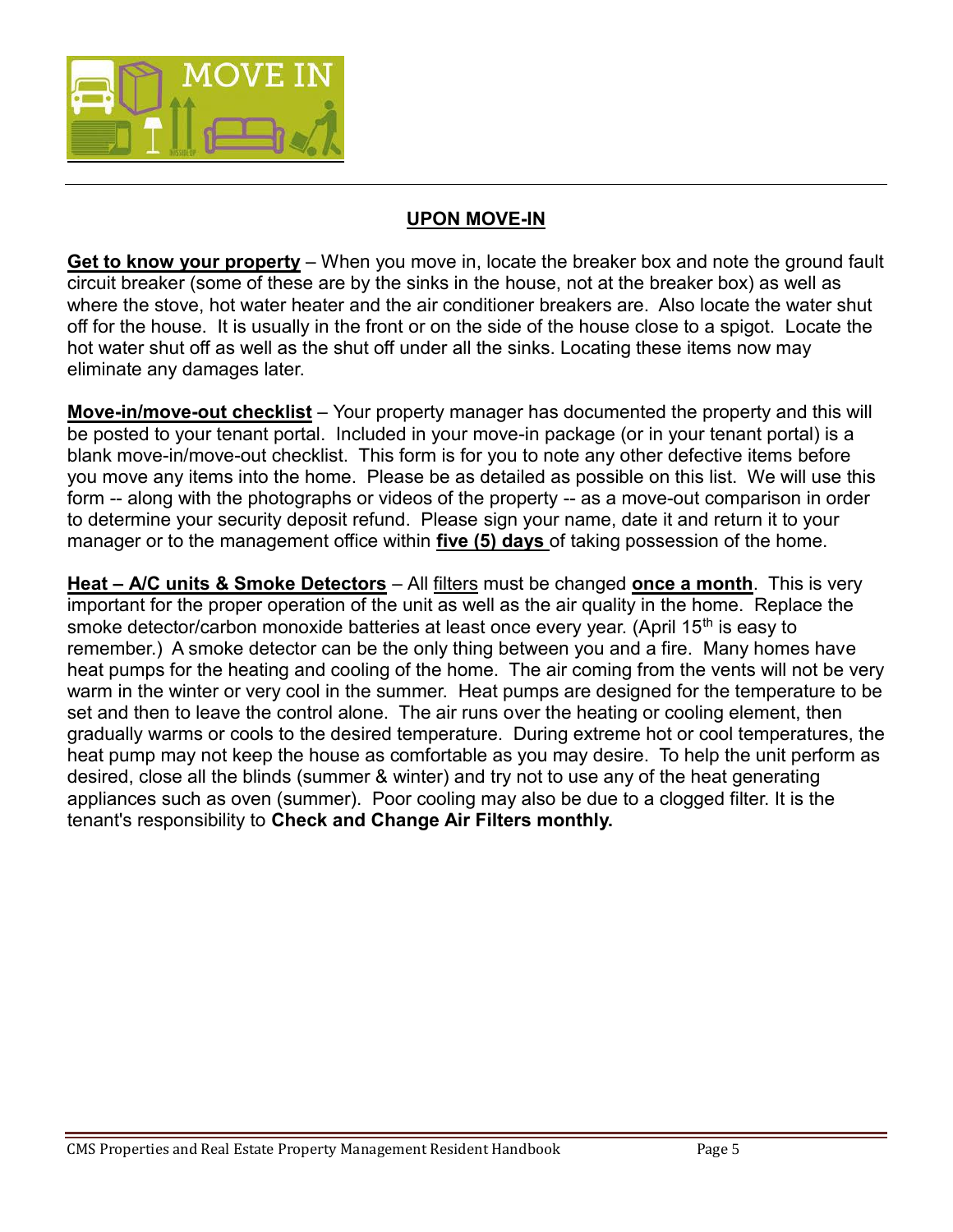

## **MAINTENANCE, DAMAGES AND REPAIRS**

**Tenant Maintenance Responsibility** – You are expected to maintain the home and keep it in as good of condition as when you took possession. Only repairs required because of normal wear will be repaired by management less any repair deductible listed in your lease. You will be charged for any misuse or neglect.

**Maintenance Requests** – **All repair requests must be in writing** (except emergencies). The preferred method of submitting a maintenance request is through your tenant portal. Log into your portal and select the "Maintenance" tab. Enter the item into the form. Please be very specific about what the problem is (i.e., CORRECT – the right front burner on the stove does not work; INCORRECT – the stove is not working). Photos of the item are very helpful and may expedite your repair. To upload a photo click the "Choose File" button, select the file on your device and click upload. You must contact management prior to you doing any repair other than those listed as your responsibility.

If a service technician does not contact you within 48 hours (not including weekends or holidays) after reporting a service request, please notify management so the repair can be reassigned. (Some properties have a home warranty in place and repairs may take 1 - 2 days longer in these cases.)

All maintenance repair work requested by the tenant and approved by the landlord shall take place during normal business hours, Monday through Friday, excluding emergencies. Landlord is not responsible for any losses from food spoilage or for any excessive utility bills that result from faulty equipment.

Tenants will be charged \$75 for any missed repair appointments.

**Emergency Maintenance/Repairs** – An emergency is fire, flood, blood, when danger is present or property damage has occurred or is about to occur. Do not abuse the emergency system.

**Maintenance Emergency** – In the event of a maintenance emergency (i.e. water heater leaking, flooding inside the house, fire or gas leaks) **call or text your property manager immediately**. Air Conditioners/Heaters are not considered an emergency unless the outside temperature exceeds 108º or there is an infant or seriously ill person present. Please do not misuse this system.

**In a maintenance emergency you are expected to do everything an Owner would do to protect the property, you are expected to do. The first priority is to prevent any further damage from occurring (i.e., turn off water, shut off breakers etc.) if possible.**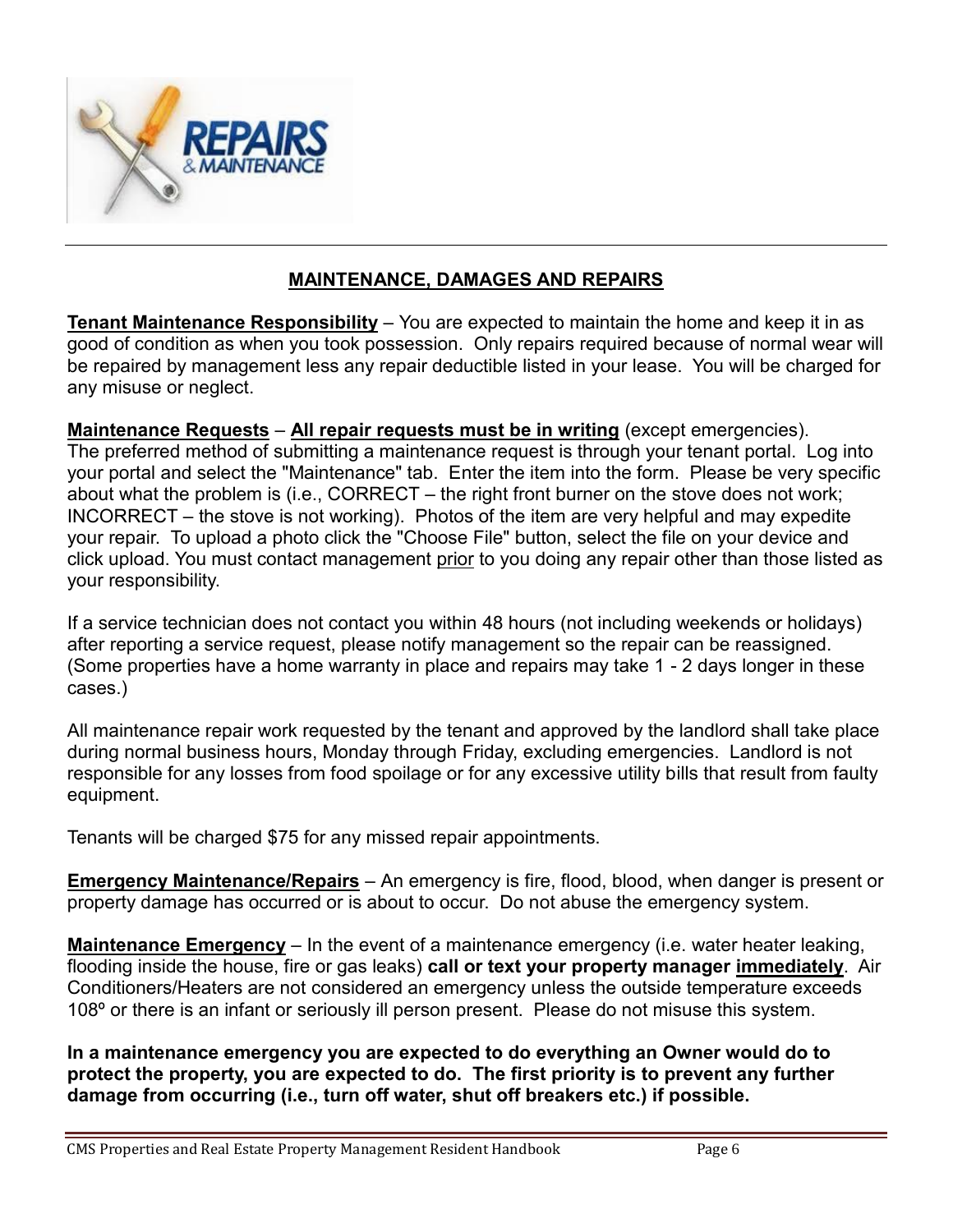## **General Maintenace Guidelines**

**Who Repairs What?** – Management will make any necessary repairs within a reasonable time. **You will not be reimbursed for any unauthorized repairs you make**.

#### **Examples of maintenance you are expected to do at your own expense:**

Replace light bulbs, torn or damaged screens.

Replace or repair cabinet catches, hinges, knobs or handles.

Replace heater-A/C filters **EVERY MONTH**.

Re-light gas furnace or hot water heater.

Replace flappers and other minor parts in toilets.

Plunge toilets if clogged.

Replace washers in faucets.

Spray yard for bugs and weeds.

Keep grass and weeds out of flowerbeds and rock areas.

Replace damaged, missing or non-functioning irrigation drip heads.

Replace sprinkler heads due to damage from your mowing, edging, digging or planting. Replace smoke/carbon monoxide detector(s) batteries every year. (Notify manager if smoke/carbon monoxide detector(s) is not working.)

#### **Examples of repairs management will make at Owner's expense.**

Repairs to A/C-heat systems.\*

Replace heating element in hot water tank.\*

Repair roof leaks.\*

Repair or replace any part of plumbing under sinks or behind walls.\*

Repair or replace any broken electrical components.\*

Repair/paint any rotted wood (please notify management.)\*

\* If repair technician notes repair is tenant-caused, you will be charged.

#### **Examples of repairs for which you will be held responsible:**

Replace heating elements/hot water tank if caused by empty tank. Repair or replacement of A/C unit due to not replacing the filter on a regular basis. Any unusual damage or extraordinary wear on any of the floors, walls, ceilings, caused by pets, smoking, children, guests or any unusual or unreasonable use. Damage to window treatments/blinds, etc. Blockage in toilets or other plumbing blockages that are from a foreign object.

Garbage disposal damaged by foreign object.

Damage to fences, outside walls, shrubbery, trees or planting.

**Lawns and grounds** – You are required to care for the lawn and grounds as outlined in your lease agreement, keeping them in the same condition as when you took possession. This may include regularly cutting the grass, fertilizing the lawn, trimming shrubs, edging walkways, curbs and driveways, keeping the roof and gutters free from debris and keeping weeds from all rock areas. Please try to keep all trees and shrubs from growing on or near the roof or gutter system. (Owner will trim/remove all larger trees.) You are also required to report any condition that may cause damage, permanent or temporary, to the yard or house and treat the yard for pests. Note: you are responsible to replace damaged, missing or non-functioning irrigation drip heads as well as for replacing any lawn sprinkler heads due to damage from your mowing, edging, digging or planting.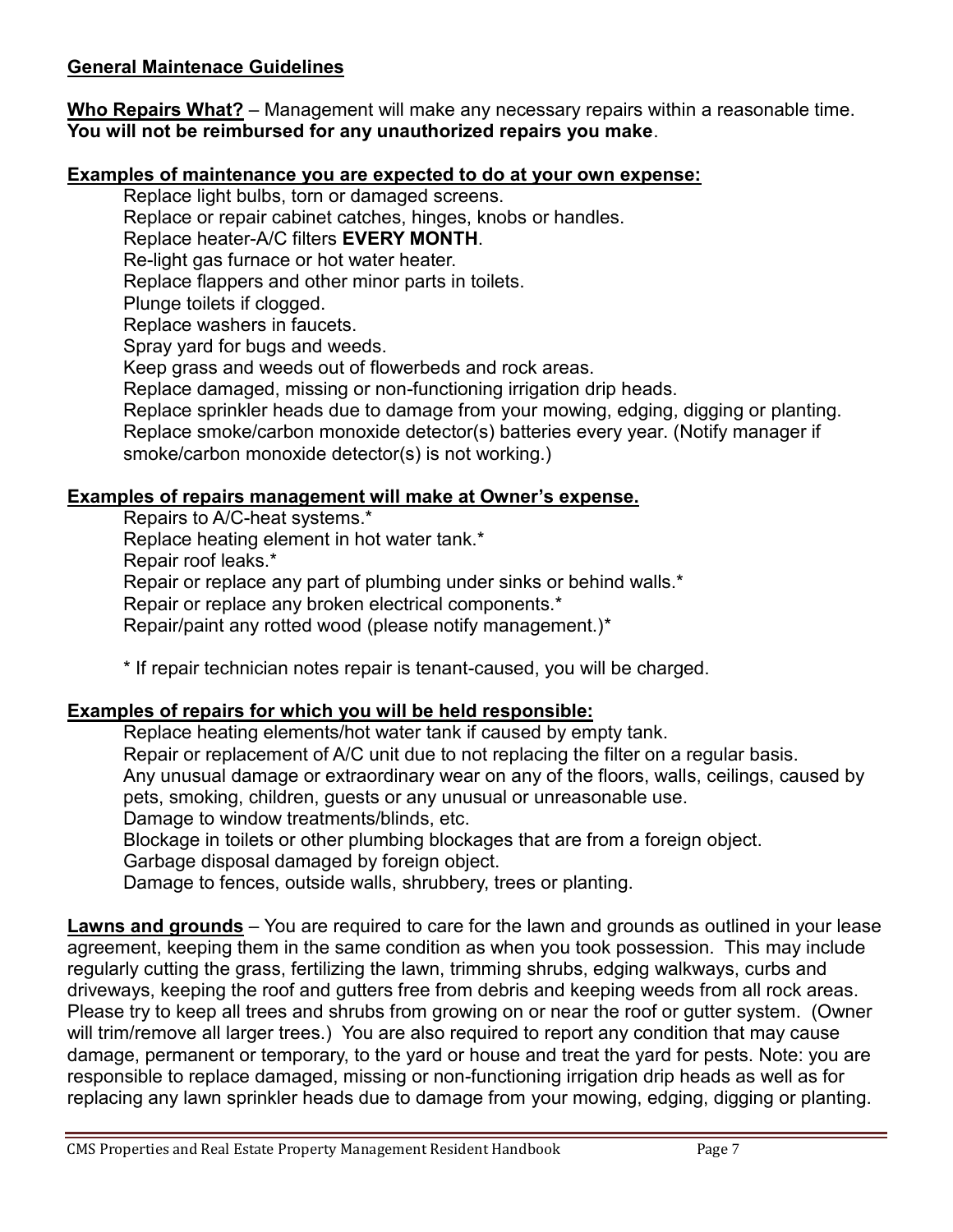**Light bulbs** – At move-in, all light fixtures will be equipped with the proper bulbs. All burned out bulbs are to be replaced during your occupancy (including floodlights) at tenant expense. Upon move-out, all lights must be equipped with the proper number and type of bulbs. At move-out, light bulbs must be like-kind to what was in the property when you took possession.

**Circuit Breakers** – Circuit breakers move only slightly when triggered. It may appear to be ON when it has "popped" off. To reset a breaker, turn it fully to the off position and then turn it back on again. The ground fault circuit (GFI) breaker detects even slight voltage changes and cuts off the power during fluctuations and are usually used around sinks, exterior plugs, garages and some lights. If you lose power to a plug near a water source, it is usually the GFI circuit. Most GFI's located at the breaker box are marked with a red or yellow button. Many homes have the circuits at the plug-in outlet. When these "pop" simply reset the breaker as outlined above, or per the instructions on the plug-in outlet cover

**Plumbing** – You are responsible for keeping all sinks, lavatories and commodes free from obstructions. Please do not let anyone throw anything into the plumbing system or use it for any purpose other than what it is designed for. You will be responsible for any damage or stoppage after three (10) days of occupancy unless it was caused by mechanical failure of the plumbing system. If you have a clogged toilet it is first your responsibility to plunge the toilet. If this does not solve the problem and/or your entire system becomes clogged, submit a work order to us. Our plumbers, handymen and property managers know what is considered mechanical failure and what is caused by misuse. There will be no reimbursement for charges not pre-approved by management.

**Garbage disposals** – Garbage disposals are not for bones, grease, meat, potato peels or any other similar items. A general rule of thumb is; if you can throw it away, then you should. If the motor buzzes, turn off the switch. Release the disposal by using an Allen Wrench on the bottom of the disposal unit. Turn the wrench back and forth until the unit turns freely. If this does not work, you can also take a broom stick handle in the top of the disposal and rotate it in a clockwise direction. **Always unplug the unit before you try any of these repairs**. If you are unsuccessful, report the problem in writing to management and we will have a technician call you back. This is not considered an emergency. You will be charged if a foreign object (i.e., bottle caps or tabs, bones, coins, etc.) is removed from the disposal. If the disposal does not buzz, please remember there is a small reset button on the bottom of the disposal.

**Walls and ceilings** – Please keep all walls clean and unmarred. Do not paint or wallpaper the walls without prior written approval of the management. You may hang pictures on the walls as long as they are clean and unmarred upon vacating. All walls, baseboards and trim must be cleaned before vacating **(DO NOT TOUCH UP PAINT).** All ceilings must be dusted/vacuumed and cleaned regularly and upon vacating.

**Unauthorized repairs** – Do not make any repairs or authorize any repairs without the prior written consent of management. All repairs must be authorized in writing before work can be performed. Rent cannot be withheld because of needed repairs nor can the cost of needed repairs be deducted from the rent except as provided by the AZ Landlord/Tenant Act. After receiving written authorization from manager, repairs must be made by approved vendors or licensed contractors only and receipts provided to management.

# **CLEANING AND MAINTENANCE TROUBLESHOOTING**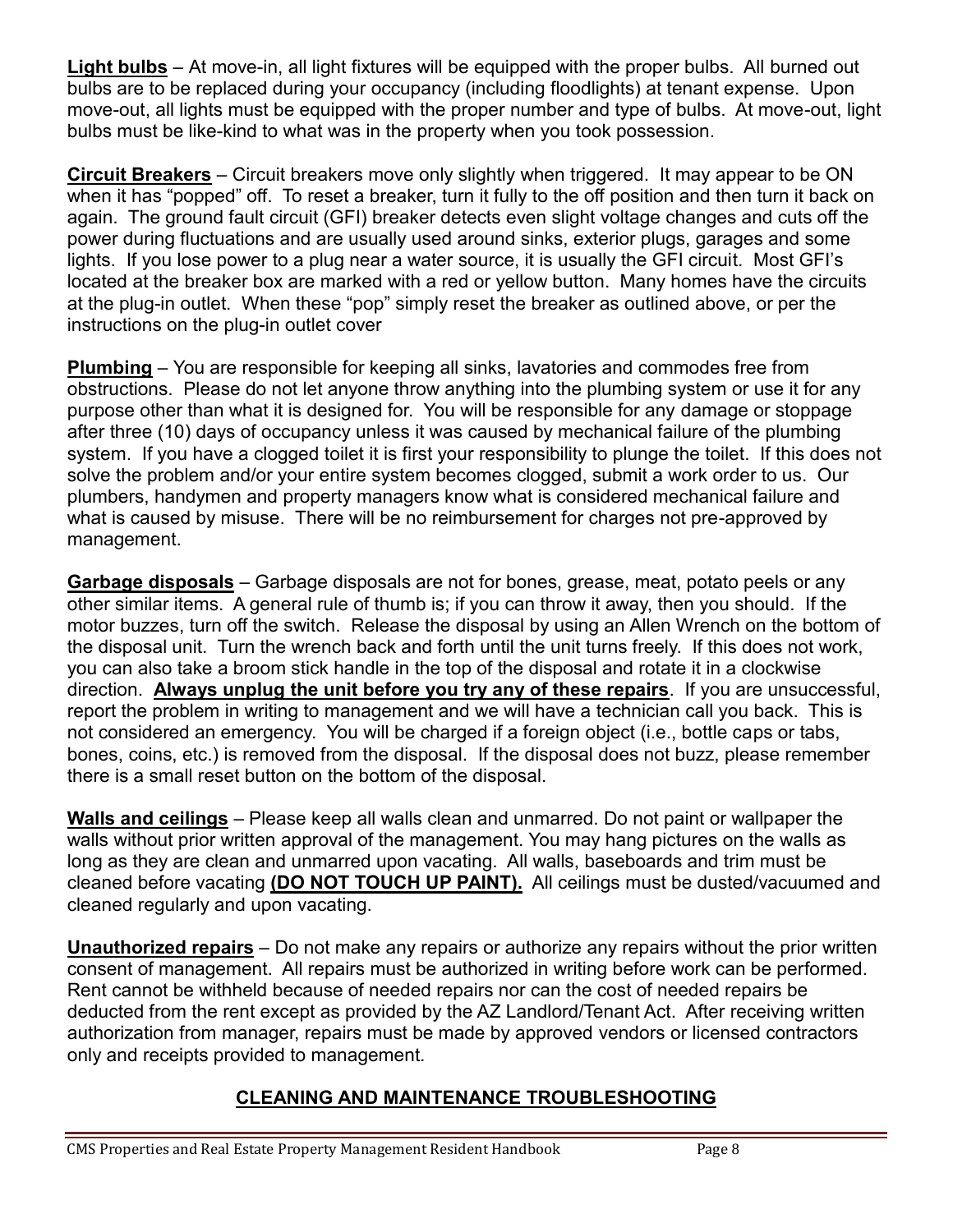We work hard to deliver you a clean, well-maintained and comfortable home with all the mechanical equipment operating properly. Proper cleaning will keep the home and its parts safe and usable for you and many others after you leave. **The key to proper cleaning is to do it often and regularly**.

A properly maintained home requires;

- the owner, to keep structural and mechanical maintenance up-to-date;
- the Property Manager, to keep records of necessary maintenance and place responsible people in the property;
- and you, (the resident) to keep the home and property clean, perform cosmetic maintenance, and promptly inform management of any structural or mechanical failures.

**Carpet/vinyl/tile flooring care** – Tile and vinyl require a solution of soap and water to be applied about once a week. This will keep any dirt or debris from building up on the floor. You are responsible for any damage caused by improper cleaning, broken or loose tiles, and stains in the carpet or any repairs required for the flooring to be returned to useable or undamaged condition.

**Stoves** – Be careful when cleaning the oven that the oven cleaner does not drip on the counter or on the floor. If you have a smooth-top stove you must only use smooth-top/glass-top stove cleaner to clean it. Any excessive scratches may be billed to you at move out. Do not use oven cleaner on self-cleaning or continuous cleaning ovens. You will be charged for damage to an appliance by improper use, cleaning or lack of maintenance.

**Dishwasher** – Use the dishwasher **at least** once per week. Seals may dry up and the motor may be damaged by long periods of not being run. Clean the door and door edges of food items that have fallen from the counter or run down the sides when loading.

**Countertops and Cabinets** – Always use cutting boards and hot pads when cutting or placing hot items on the countertops. Do not use abrasive cleaners on the countertops, as they will scratch. All unpainted cabinets must be cleaned regularly with a wood cleaner (such as Murphy's oil soap) and treated with a wood preserver (such as Scott's Liquid Gold). All cabinets must be vacuumed out and drawer/door fronts cleaned as above before vacating.

**Kitchen appliances** – Each kitchen appliance must be cleaned regularly. In particular, the stove hood & the filter in the stove hood, the oven, under the burner rings and drip pans. Please do not put aluminum foil on the drip pans. Upon move-out all drip pans must be new. Our cost for these is approximately \$15.00 to \$28.00 depending on the stove. Please clean under and around the refrigerator as well as the washer and dryer regularly. Not cleaning these items regularly can cause excessive wear and tear, for which you will be responsible.

**Fireplaces** – If there is a fireplace in your home, please do not burn pine or any other "sappy" wood. This causes a build up of residue in the chimneys and increases the possibility of a fire. The fireplace is not a place to burn cardboard, holiday wrappings, pine needles, etc.

# **Minimum REGULAR cleaning standards**: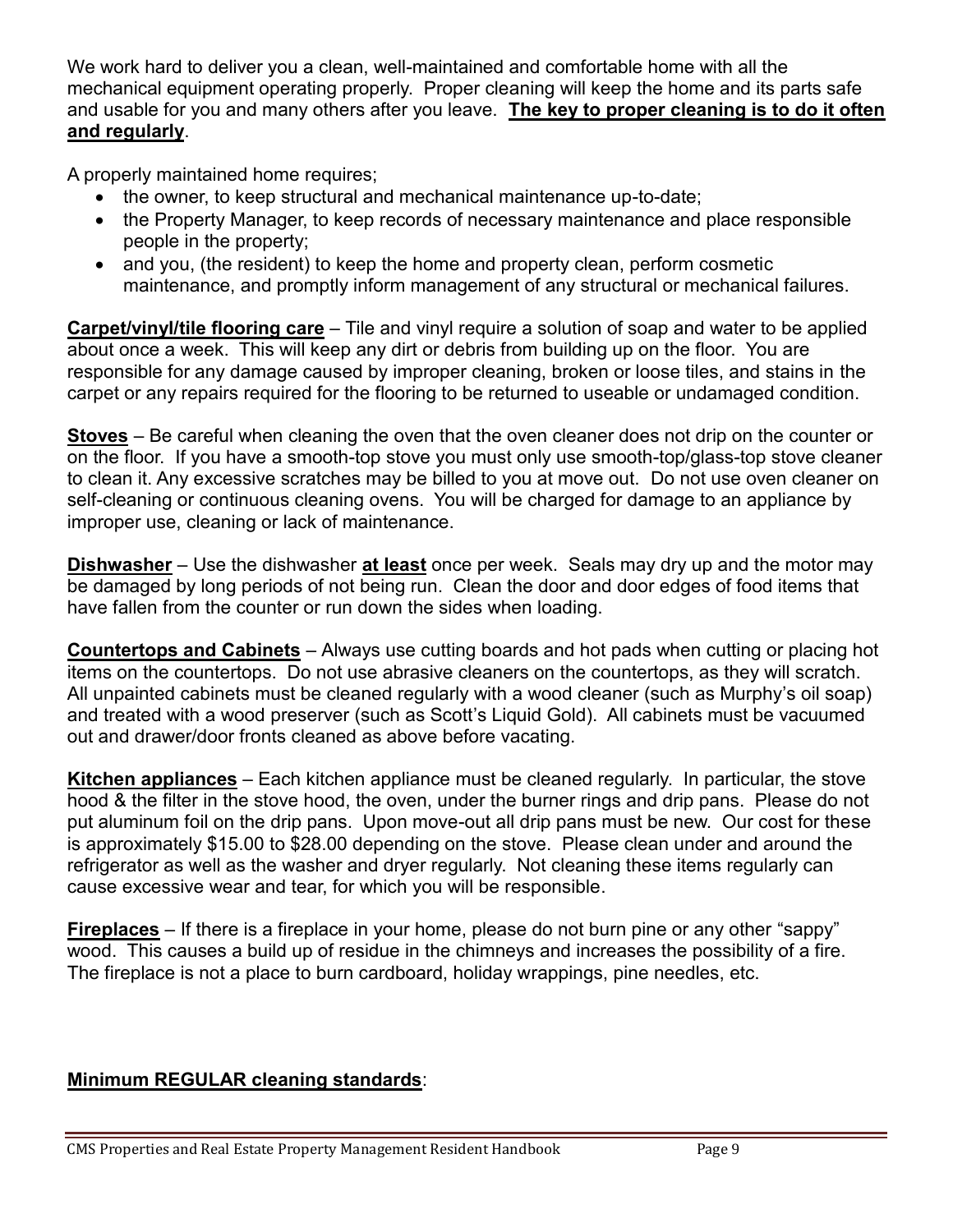- 1. Keep windows and doors clean, inside and outside. Interior cleaning at least once per month, exterior cleaning every six months. Wash between windows and screens every 3 months.
- 2. Wash interior doors, doorways and walls in heavily traveled areas every 2-3 months.
- 3. Clean dust, dirt and debris from the upper and lower sliding glass door tracks monthly.
- 4. Clean stove, drip pans, under drip pans, oven racks & drawers, broiler pan, hood, filter and vent twice monthly.
- 5. Mop and wax all vinyl and hardwood floors twice monthly, mop all tile floors twice monthly.
- 6. Dust baseboards, windowsills, ceiling fans, doors, ceilings and corners of rooms monthly.
- 7. Clean AC/Heater air return and **replace air filter monthly**.
- 8. Clean and sweep out fireplace. Clean fireplace grate, screen and glass, if provided.
- 9. Replace all burned out light bulbs as needed, clean lighting fixtures as needed. You will be charged for all bulbs that have to be replaced upon, move out.
- 10.Curtains or blinds should be cleaned every six months.
- 11.Bathrooms should be cleaned every week. This includes the toilet base, bowl, seat, shower, tub, medicine cabinet, sinks, mirrors and all cabinets and drawers (including walls).
- 12.Replace caulking in tub and sinks as needed.
- 13.Sweep out the garage as needed.
- 14.Wash or dust cobwebs from exterior of property every 3 months or as needed.

These are just suggestions and ideas on how to maintain the property. If you do the regular cleaning you will find it much easier to get it cleaned up and ready for your move-out inspection.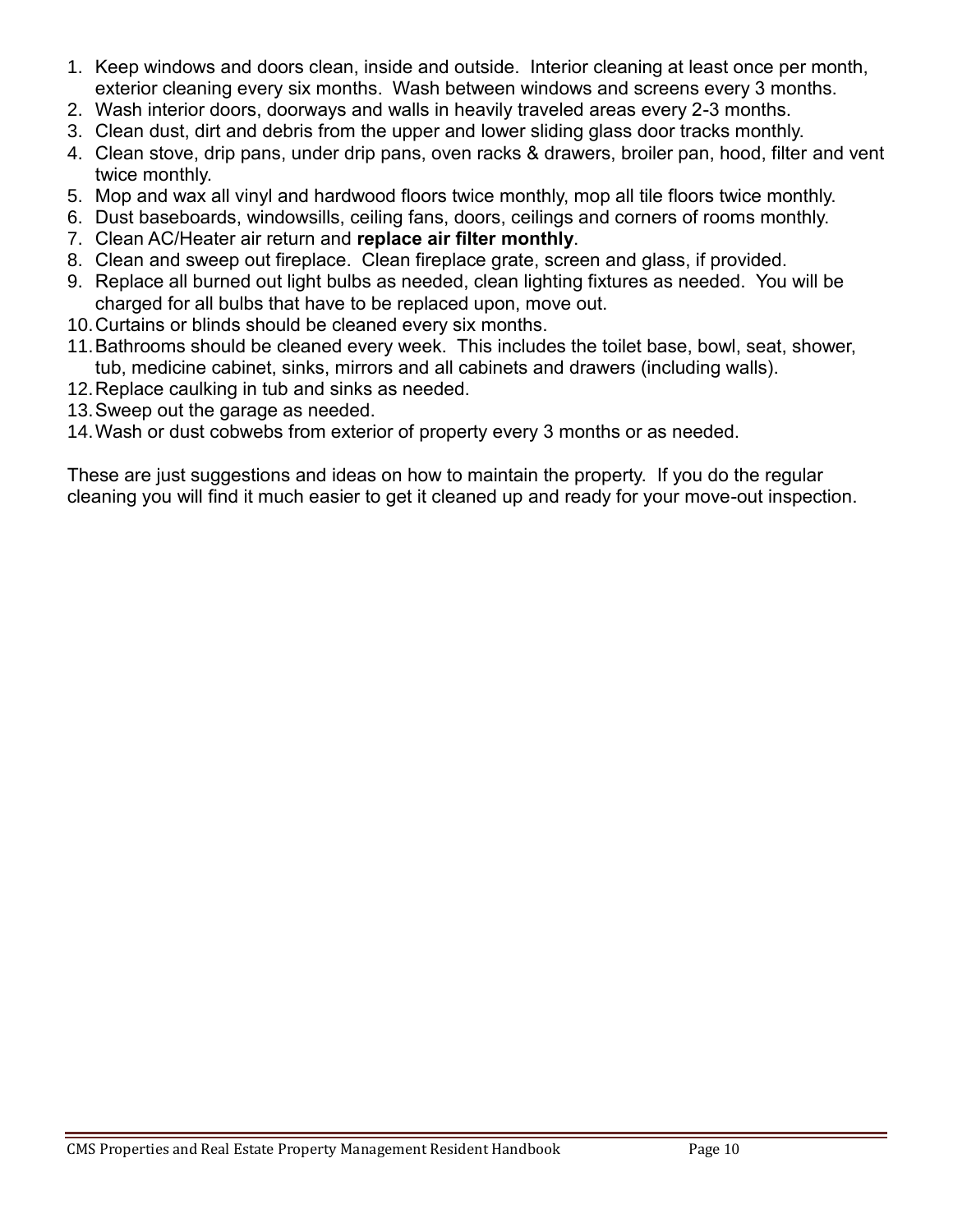

# **MOVE-OUT**

**Put it in writing** – Before notice is accepted by management, **it must be put in writing**. Providing notice through your tenant portal is accepted as providing notice in writing. The notice must include the date you anticipate having the property ready for a move-out inspection and where you are moving to (even if you do not have a forwarding address, list the city and state where you are relocating). Notice must be one full calendar month  $(1<sup>st</sup>$  through the end of month).

**Marketing during the notice period** - The property may be listed for sale or rent after you provide your move-out notice. The most probable showing hours are from 9:00am to 6:30pm. The property must be available and in good showing condition during this marketing time and extra effort is expected in keeping the yard neat and the house clean during marketing.

Illness and family/personal events are acceptable reasons for rescheduling a showing. Inconvenience, out-of-town guests and no one home are not acceptable reasons to reschedule. You will be provided written notice at least 48 hours before showing via email.

Minimum showing conditions:

- 1. All beds made and rooms neat.
- 2. Floors recently vacuumed; clutter free, and no piles of dirty clothes.
- 3. Kitchen and baths are clean; sinks are clean and empty.
- 4. Walls are clean and unmarred.
- 5. Pets are out of the way; litter boxes are clean and odor free.
- 6. TV is off or on low so as not to be intrusive.
- 7. Yard is mowed and trimmed and in good condition.
- 8. Blinds/curtains are open and home is well lit (when possible).

The better the home shows, the more likely it will sell or rent quickly. The faster a new resident is found, the less you will be bothered by showings. **A home that shows well benefits everyone!**

## **Move-out inspection** –

- 1. Inspections are completed between 9:00am-4:00pm Monday through Friday except holidays. These take a minimum of an hour, depending on the size of the home.
- 2. **All utilities are to remain on for 72 hours after move-out.** This enables you to have utilities for any additional work if all is not acceptable the first time through.
- 3. Inspections are made only after you have completely vacated the unit, carpets have been professionally cleaned and dry (receipt required), yard is mowed, landscaping clean and trimmed, all trash is hauled off, and you have returned your keys.
- 4. A room-by-room check will be made, including interior, exterior, grounds, appliances, windows, curtains, blinds, etc. This will be compared to your move-in report.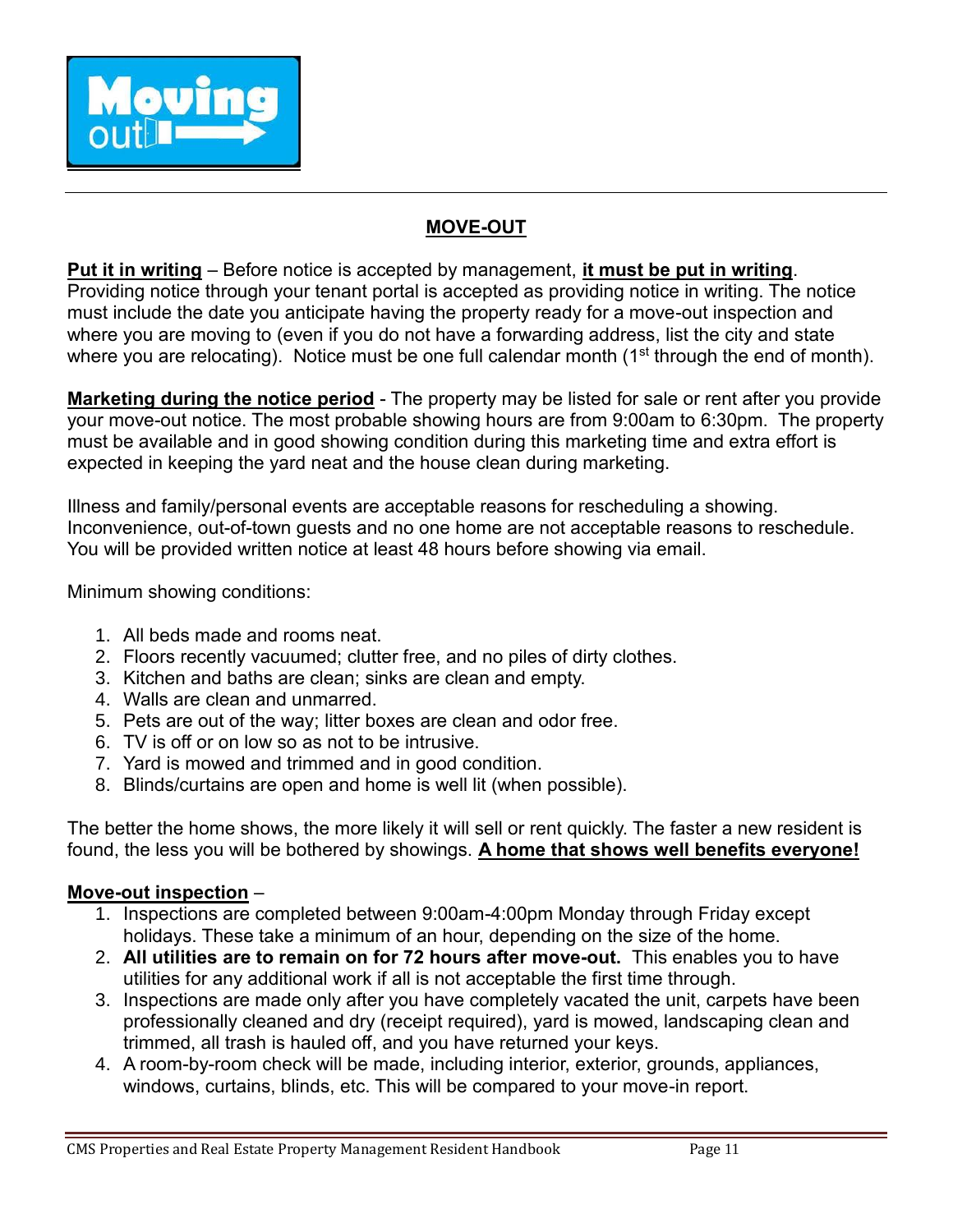- 5. **A re-inspection fee of \$50.00 will be charged to you for each return trip that is required after the first appointment**. If the Inspector arrives for the appointment and the house is not ready and/or the utilities are not on, the inspector will leave. You will be charged for all subsequent trips.
- 6. You may attend the inspection if you prefer but must meet the inspector at his/her timing.

**Breaking the Lease** – If you break your lease, you will be responsible for all costs incurred in securing a new tenant. We work diligently to reduce your costs and market the property promptly.

- 1. You must pay a full month's rent for every month until a new tenant is secured. **When the new tenant moves in, your obligation may cease depending on their lease.**
- 2. **You must keep utilities on until the property is re-occupied by a new tenant.**
- 3. Forfeiture of your security deposit does not excuse you from other obligations of the lease. You must follow all procedures for marketing, cleaning, and checkout.
- 4. The following is a list of the most common charges for breaking a lease. These are some, but not all of the possible charges:
	- A re-leasing and/or breaking lease penalty
	- Rent until the new lease takes effect
	- Lawn Maintenance
	- Utilities (keep them on in your name until notified of a new tenant)
	- Advertising (until the unit is re-rented)
	- Commissions to re-lease the unit

**Return of the security deposit** – THE SECURITY DEPOSIT MAY **NOT** BE USED AS THE LAST MONTHS'S RENT!!!!!!!

- 1. The security deposit will be refunded in one check made payable to all tenants within **14 business** days of your final move-out inspection or when management obtains possession. Possession occurs when keys are returned to the office and/or manager.
- 2. The following are the requirements for a full refund:
	- Have given a written 30-day notice prior to vacating.
	- Have left the premises clean, undamaged, and followed all check out procedures in the lease.
	- All walls are clean and unmarred **DO NOT TOUCH UP PAINT!** (Home interiors are not always fully painted between residents.)
	- **EXECT** All carpets have been professionally cleaned (receipt required).
	- Tile grout is in substantially the same condition as at move-in.
	- Windows are clean.
	- Cabinets are clean inside and out.
	- All landscaping has been trimmed, blown out and raked.
	- Have paid all charges and rents due.
	- Have removed all debris, rubbish, and discarded all items from the premises.
	- Have returned all keys and/or access to the property or neighborhood. This is to all items you were given -- i.e. house keys, garage door openers, mail box keys, gate keys, gate passes, clubhouse keys or passes, parking permits, etc.
	- Have provided a forwarding address and telephone number.
	- Have an acceptable move out walk-through from your property manager.

This is not a complete checklist but is for your reference. Another checklist will be sent to you prior to your move-out date.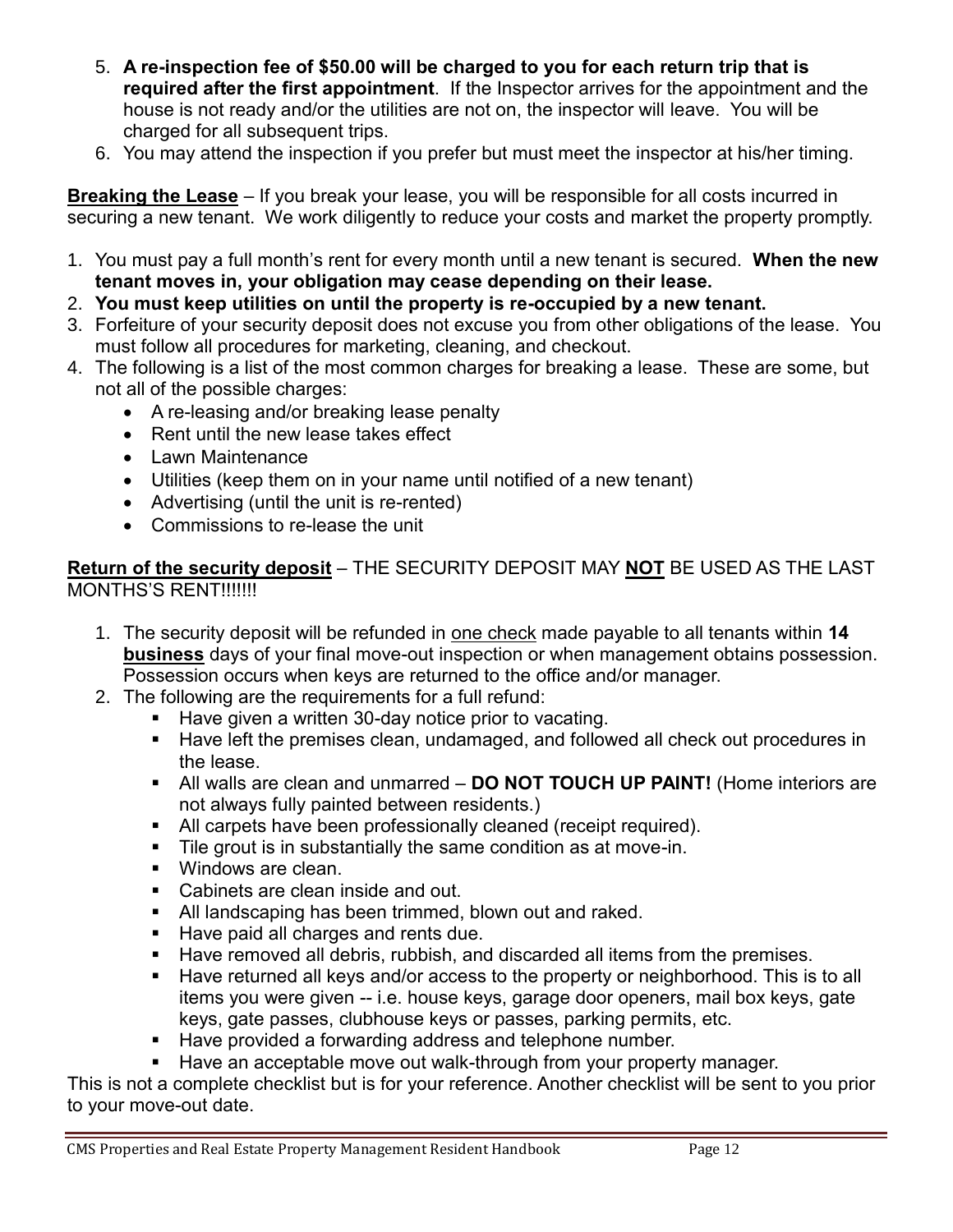Carpets must be **PROFESSIONALLY CLEANED** (see last page for more detail) upon vacating. A copy of the cleaning company's bill will be required at the move-out inspection. A list of acceptable companies is provided for you. **The use of a rented "do-it-yourself" cleaning unit will not be considered acceptable**. A professional carpet cleaning company is required. (Chem-dry and Sears are never acceptable.) You may use a carpet vendor of your choice but management reserves the right to bill you if the carpet vendor did not do a thorough job. The vendors below are on management's approved list.

Tile grout must be in substantially the same condition as at tenant move-in. Management reserves the right to charge tenant for grout cleaning after move-out if the grout is deemed substantially dirtier then at tenant move-in.

# **LIST OF ACCEPTABLE CARPET VENDORS**

| <b>First Class Green Cleaning</b><br>CBC Carpet Cleaning<br>602-996-6993<br>PH: 623-537-5544 |  | <b>Elite Carpet Care</b><br>480-837-1478 |
|----------------------------------------------------------------------------------------------|--|------------------------------------------|
|                                                                                              |  |                                          |

## **Please note that SEARS, CHEM DRY and RUG DOCTOR are NOT acceptable for carpet cleaning.**